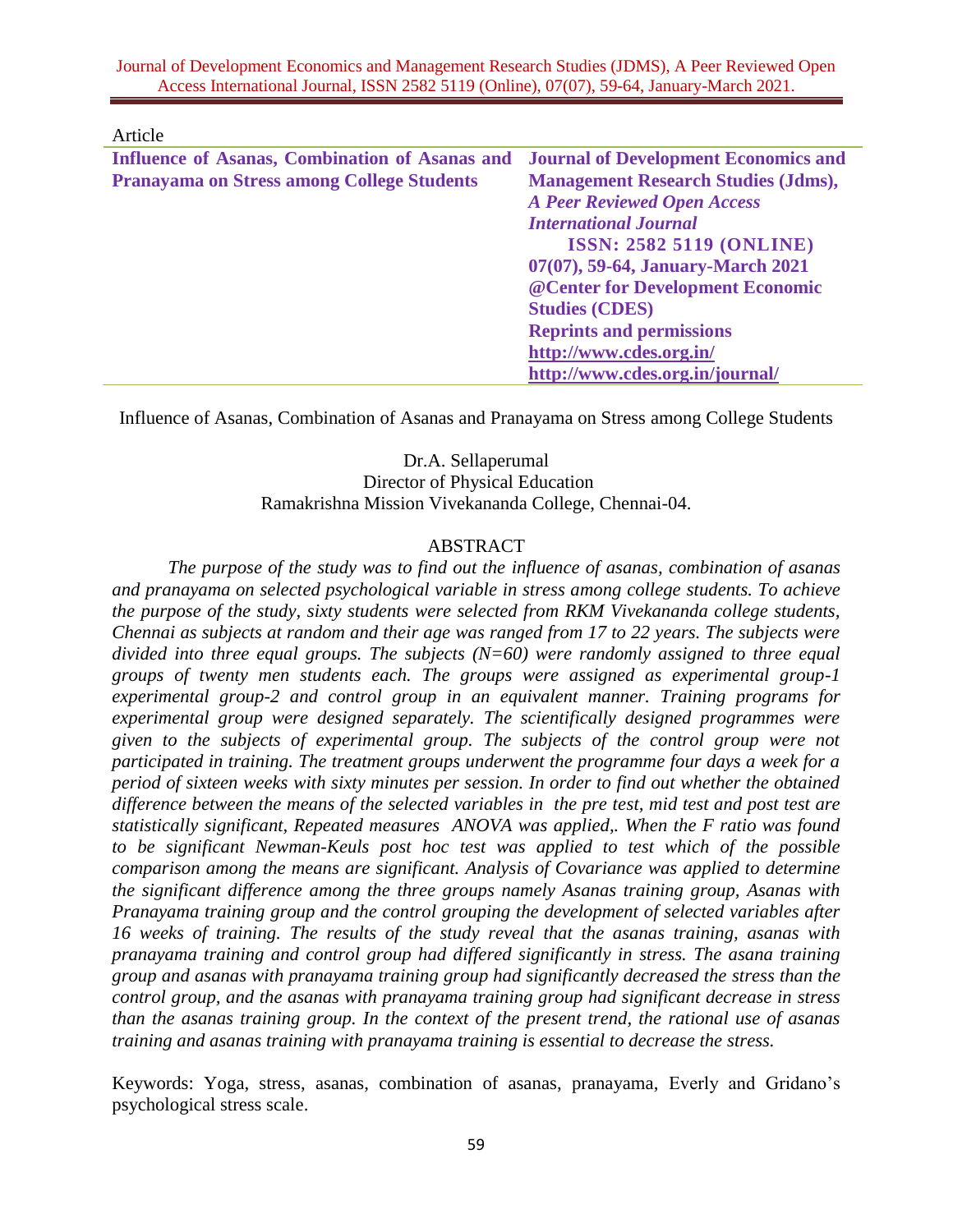#### Introduction

Yoga provides one of the best means of self-improvement and attaining one's full potential. In the advanced stages of yoga, super conscious states are attained which result in a feeling of bliss, deep peace and the emergence of psychic powers. Yoga was developed and perfected over the centuries by philosophers and mystics in India. It is basically a method by which we increase the body's supply of energy and remove any interference to the transmission of energy throughout the body. Yoga has specialized in this subject for thousands of years, and streamlined the methods to attain this aim.

### Methodology

To achieve the purpose of the study, sixty students were selected from RKM Vivekananda College, Chennai at random and their age ranged from 17 to 22 years. The subjects were divided into three equal groups. The subjects  $(N=60)$  were randomly assigned to three equal groups of twenty men students each. The groups were assigned as experimental group-1 experimental group-2 and control group in an equivalent manner. Training programs for experimental group were designed separately. The scientifically designed programmes were given to the subjects of experimental group. The subjects of the control group were not participated in training. The treatment groups underwent the programme for four days a week for a period of sixteen weeks with sixty minutes per session.

Everly and Gridano's psychological stress scale (Stress), purpose to measure stress level Methods of scoring for stress

The stress score was answered by the subjects in term of four alternatives like A, B, C and D". The questionnaire is scored with the help of the key. If the responses are given by the subject that corresponds to the key for a particular item, then a score QF 3-0( $A=3$ ,  $B=2$ ,  $C=1$ , D=0) will be given. The scoring obtained for each statement was added and it was treated as individual score. The total score constitutes the psychological stress score. The range of score is 0-42, the user the score lower the psychological stress score of the subject is given in appendix. Analysis and interpretation of the data

In order to find out whether the obtained difference between the means of the selected variables in the pre test, mid test and post test are statistically significant, Repeated measures ANOVA was applied,. When the F ratio was found to be significant Newman-Keuls post hoc test was applied to test which of the possible comparison among the means are significant. Analysis of Covariance was applied to determine the significant difference among the three groups namely Asanas training group, Asanas with Pranayama training group and the control grouping the development of selected variables after 16 weeks of training. If the mean difference was significant, the pairs of adjusted final group means was tested for significance by applying Scheffe's post-hoc test.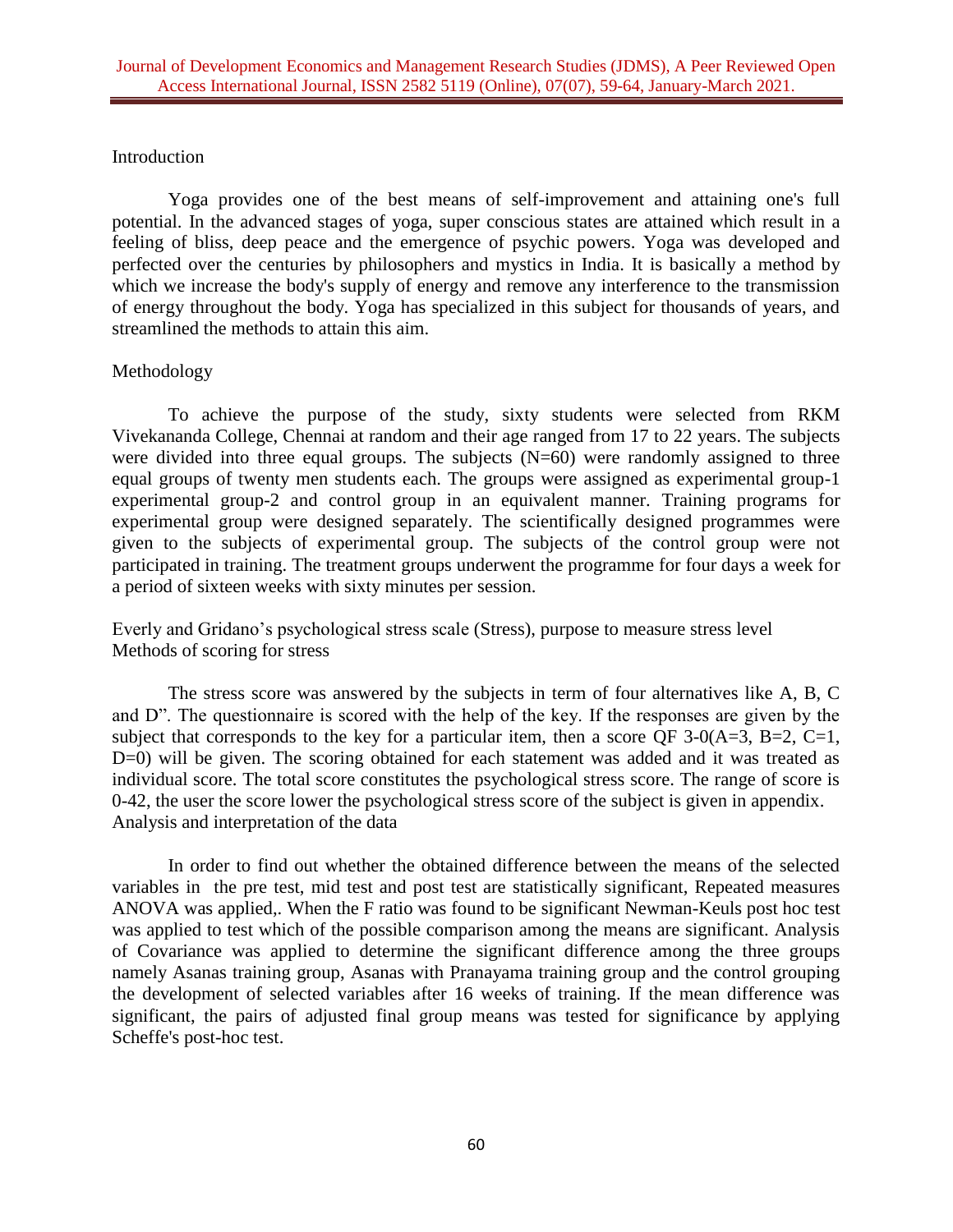| I ranayama Training Group and Control group in Sucss |                |               |                        |                   |                          |                 |         |  |  |
|------------------------------------------------------|----------------|---------------|------------------------|-------------------|--------------------------|-----------------|---------|--|--|
| S.No                                                 | Groups         | Variables     | Source of<br>Variation | Sum of<br>Squares | DF                       | Mean<br>Squares | F ratio |  |  |
| $\mathbf{1}$                                         | Asanas         |               | Treatment              | 32.433            | $\overline{2}$<br>16.217 |                 | 24.748  |  |  |
|                                                      |                | <b>Stress</b> | Residual               | 24.900            |                          | .655            |         |  |  |
| 2                                                    | Asanas<br>With | <b>Stress</b> | Treatment              | 93.033            | $\overline{2}$           | 46.517          | 171.615 |  |  |
|                                                      | Pranayama      |               | Residual               | 10.300            | 38                       | .271            |         |  |  |
| 3                                                    | Control        | <b>Stress</b> | Treatment              | .400              | $\overline{2}$           | .200            | .015    |  |  |
|                                                      |                |               | Residual               | 497.600           | 38                       | 13.095          |         |  |  |

Table 1 Summary of the Repeated Measures ANOVA of Asanas Training Group, Asanas with Pranayama Training Group and Control group in Stress

Table value for df 2 and 38 is 3.245

An examination of Table 1 indicates that the obtained F ratios of Asanas training group were greater than the required table value 3,245 at 0.05 level of confidence in resting pulse rate. It is inferred that the treatment means of these variables differ significantly. It is clear from the results that the mean gains in these variables among the pre test, mid test and post test were statistically significant. The obtained F ratio of Asanas with Pranayama training group was lesser than the required F ratio of 3.245 at .05 levels in resting pulse rate. It is inferred that the mean gains is statistically significant in stress.

Figure -I

Bar Diagram showing mean values of pre-test, mid test and post test of Stress of Asanas Training Group, Asanas and Pranayama Training Group and Control group



1 – Asana Training Group, 2 - Asanas with Pranayama Training Group, 3 - Control Group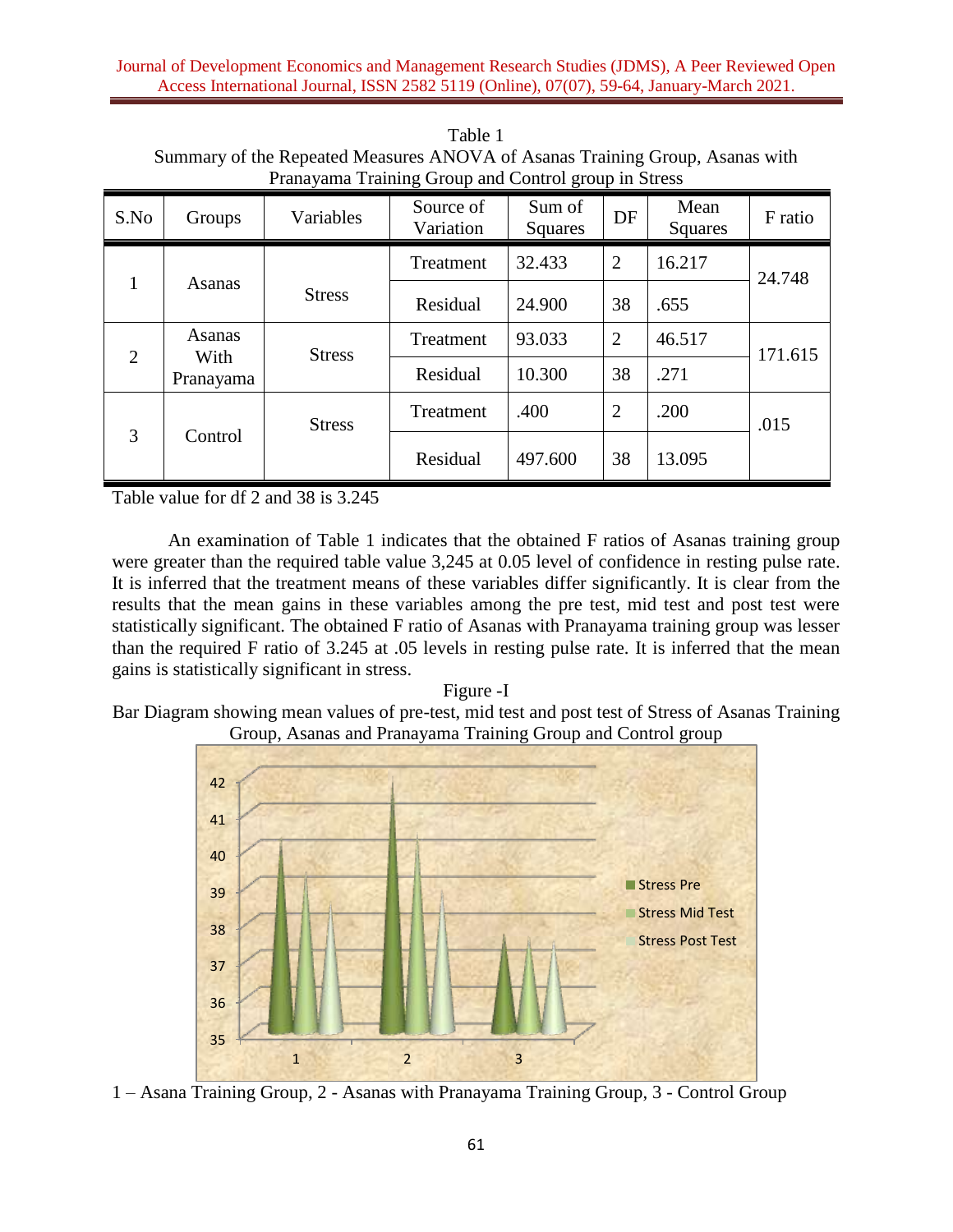| Tanie z                                                                                 |
|-----------------------------------------------------------------------------------------|
| Analysis of Covariance on Pre, Post and Adjusted Post test means on Stress among Asanas |
| Training Group, Asanas with Pranayama Training Group and Control Group                  |

 $T - 1 - 2$ 

| Test                  | Asanas<br>Training | Asanas<br>With                 | Control<br>Group | Source<br>of             | Sum of<br>Squares         | df             | Mean<br><b>Squares</b> | F-ratio |
|-----------------------|--------------------|--------------------------------|------------------|--------------------------|---------------------------|----------------|------------------------|---------|
|                       | Group              | Pranayama<br>Training<br>Group |                  | variance                 |                           |                |                        |         |
| Pre-test<br>Mean      | 40.35              | 41.95                          | 37.70            | <b>Between</b><br>Groups | 184.300                   | $\overline{2}$ | 92.150                 | 2.182   |
|                       |                    |                                |                  | Within<br>groups         | 2407.70<br>$\overline{0}$ | 57             | 42.240                 |         |
| Post-test<br>Mean     | 38.55              | 38.90                          | 37.50            | <b>Between</b><br>Groups | 21.233                    | $\overline{2}$ | 10.617                 | .235    |
|                       |                    |                                |                  | Within<br>groups         | 2573.75<br>0              | 57             | 45.154                 |         |
| Adjusted<br>Post-test | 38.248             | 37.217                         | 39.485           | <b>Between</b><br>Groups | 47.946                    | $\overline{2}$ | 23.973                 | 1.721   |
| Mean                  |                    |                                |                  | Within<br>groups         | 780.216                   | 56             | 13.932                 |         |

\* Table value for all ANACOVA tables 3.16 at 5% level of significance

Table 2 reveals the computation of 'F' ratios on pre test, post test and adjusted post test means of Stress of Experimental Group I, Experimental Group II and Control group. The obtained 'F' ratio for the pre test means of Stress of Experimental Group I, Experimental Group II and control group is 2.182. Since the 'F' value was less than the required table value of 3.16 for the degrees of freedom 2 and 56, it was found to be not significant at 0.05 level of confidence. Further, the post test 'F' ratio .235on Stress was lesser than the required table value of 3.16 for the degrees of freedom 2 and 56, hence it was found to be statistically not significant at 0.05 level of confidence.

The obtained 'F' ratio for the adjusted post test means of Stress of Experimental Group I, Experimental Group II and control group is 1.721. Since the 'F' value was lesser than the required table value of 3.16 for the degrees of freedom 2 and 57, it was found to be statistically not significant at 0.05 level of confidence. From these results it was inferred that Asanas training group and Asanas with Pranayama training group and control; group had not differed significantly in stress Mean values of pre, post and adjusted post test of Stress of Asanas Training Group, Asanas with Pranayama Training Group and Control group were presented in figure II.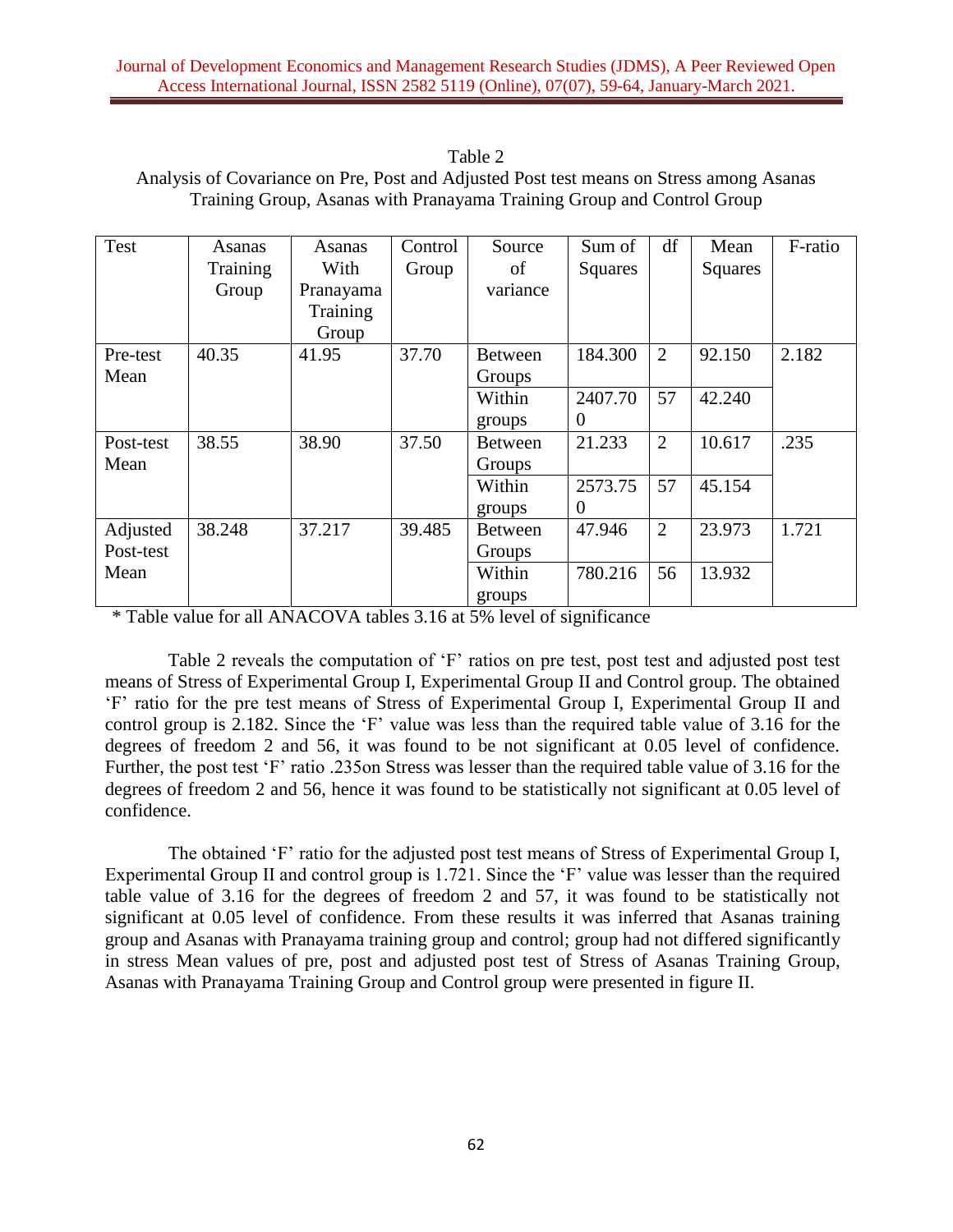## $Figure - II$





### Conclusion

The results of the analysis reveal that the asanas training, asanas with pranayama training and control group had differed significantly in stress. The asana training group and asanas with pranayama training group had significantly decreased the stress than the control group, and the asanas with pranayama training group had significant decrease in stress than the asanas training group. In the context of the present trend, the rational use of asanas training and asanas training with pranayama training is essential to decrease the stress.

### REFERENCES

- 1. Clarke, H. Harrison and David H. Clarke, (1978), Application of Measurement to Physical education. New Jersy: The Prentice Hall Inc., 1978.
- 2. Johnson, Barry L. and Jack K. Nelson,(1982), Practical Measurement for Evaluation in Physical Education. Delhi: The Subject Publications, 1982.
- 3. Avadhesh Kumar, (2010), "The effect of selected pranayama and transcendental meditation on high blood pressure patients", Doctoral Dissertation, Lakshmibai National University of Physical Education, (2010).
- 4. Ray US, et al,, (2011), "Hatha yoga practices: energy expenditure, respiratory changes and intensity of exercise", Journal of Evidence based complementary and alternative medicine, 2011; 2011:241294. (June 2011)